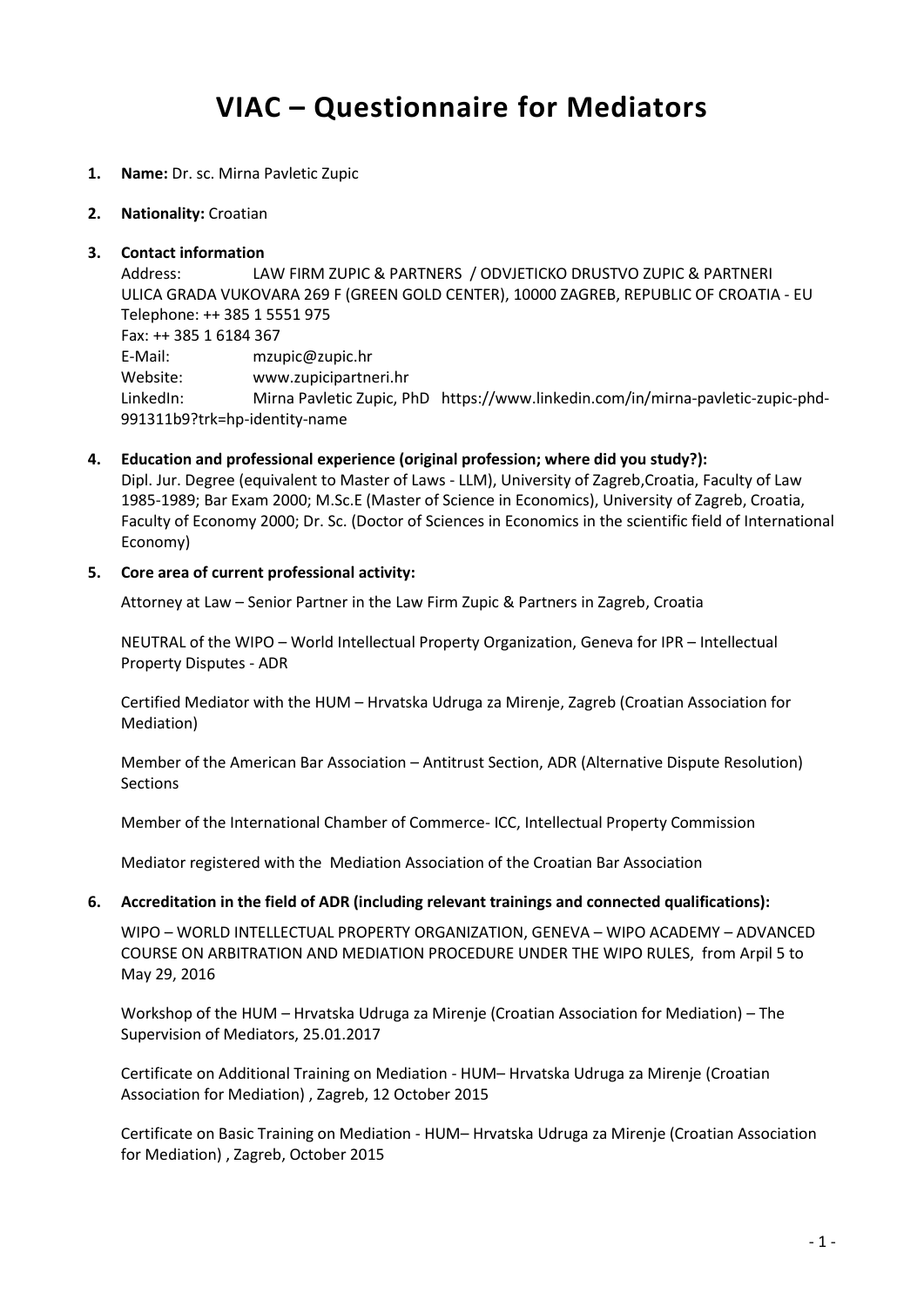# **7. Practical experience in mediation**

- How many (international) mediations have you participated in
	- as single/co-mediator/in a team? In average 5 per year
	- administered by an institution; under which Rules? Croatian Bar Association Center
	- in which areas/fields? IPR, Commercial disputes, Trade Law, Unfair trade, Family Law
	- how complex (*please provide examples, participation of lawyers/experts*)?
- How often have you acted in a different function (e.g. consultant, expert)?

Frequently, 100+ times

What other ADR-experience do you have?

Arbitrage, Mediation, Expert Determination, Counselling

# **8. Languages (including levels)**

Mother tongue – working languages:

- **English** (Certificate C2 –CEFR Common EU Framework of knowledge of language, University of Rijeka, Croatia; equivalent with top level of TOEFL , IELTS 9, Cambridge 100, and similar, the Certificate from the University in Rijeka Croatia),
- **Croatian, Serbian , Bosnian** mother tongues
- **German** (C1 level of the CEFR Common European Framework)

I understand and could read resources in: Russian, Slovenian, Polish, Czech, Slovak, Bulgarian

## **9. Style of mediation**

*Where do you see yourself? Please tick box as appropriate or indicate your preferred style.*



#### **INTERACTION DIMENSION**

*©* Alexander, Nadja (2011) "The Mediation Meta-Model - the realities of mediation practice," *ADR Bulletin*: Vol. 12: No. 6, Article 5. Available at[: http://epublications.bond.edu.au/adr/vol12/iss6/5;](http://epublications.bond.edu.au/adr/vol12/iss6/5) *see also here for a detailed description of the 6 mediation styles.*

Within the above illustratively shown table of the Mediation Styles, I see myself as a Mediator to tend to conduct the Settlement Mediation – Positional Bargaining – Interest based negotiation – Wise Counsel Mediation. In other words, I prefer to conduct mediations in a friendly, open and professional way, and also to encourage discussion and open exchange of views between the parties, in a way to encourage them to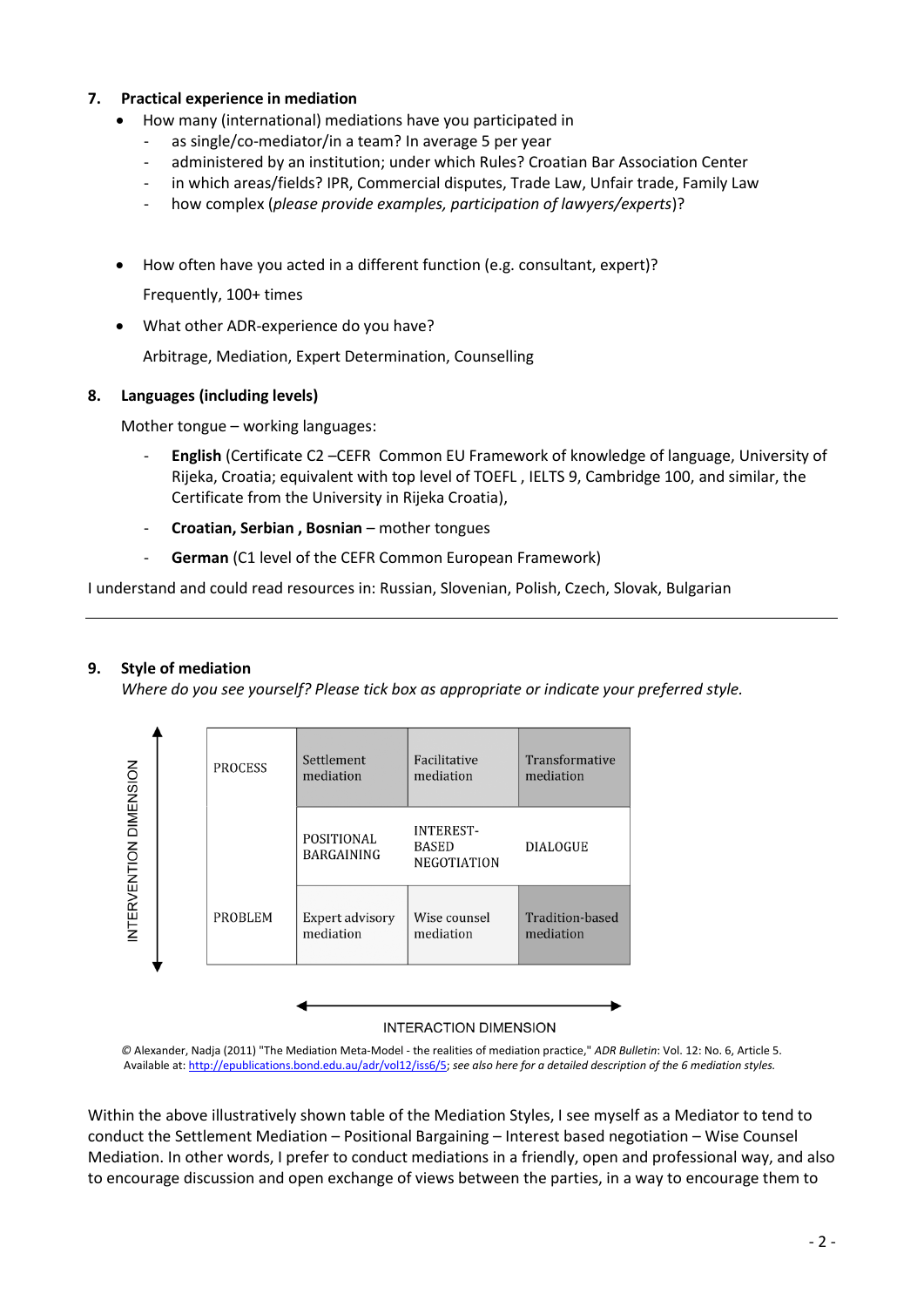try to find a solution of mutual interest, in order to preserve and reestablish relations which they might have burdened or even lost with long term dispute and litigation.

**10. Please describe aspects of your personality which could be interesting to clients you are going to mediate; what would former clients emphasize in your work?**

Efficient, friendly, compassionate, professional, creative, knowledgeable, with proactive approach

# **11. Publications and other activities in ADR related matters (e.g. training sessions, seminars, conferences, articles and others):**

2016 - WIPO – World Intellectual Property Organization, Geneva, Switzerland, WIPO Academy, ADVANCED COURSE ON ARBITRATION AND MEDIATION PROCEDURE January 2017 – HUM Croatian Association for Mediators, The Supervision of Mediators Workshop;

February 2017 - HUM Croatian Association for Mediators, The Supervision of Mediators Workshop;

October 2015 - HUM – Croatian Association for Mediators – Additional Training for Mediators;

2015 – HUM – Croatian Association for Mediators Basic Course on Mediation;

I have advised clients in mediations in the area of international commercial law, EU competition law, Intellectual Property Law – IPR, sport law (FIFA, CAS, BAT rules), civil law, FIDIC rules, labour relationships, family law, commercial disputes.

Selected publications in English:

- Pavletic Zupic, M.- "The Certain Aspects of Mergers and Acquisitions (M & A) and Pharmaceutical Industries Relating to the Antitrust and IPR Rules of the EU acquis communautaire", IIHCJ - International In-house Counsel Journal, Vol. 6, No. 21, Autumn 2012, 1; ISSN 1754-0607, London, England;
- Pavletic Zupic, M., "The Competition Issues in Television and Broadcasting", under Session II of the OECD Global Forum on Competition, Paris, February 28 and March 1, 2013;
- Pavletic Zupic, M., "The Cross Border Mergers and Acquisitions The Legal Background; Croatian Competition Law (2009) "; The EU-Croatia Business and Investment Summit 2012, Zagreb, Croatia, May 23-24, 2012, Euroconvention Conference, Brussels 1040, avenue Victor Jacobs 78, Belgium;
- Pavletic Zupic, M., "The Aspects of International Co-operation and Cross-Border Merger Control Cases - A View from the Croatian Competition Law (2009)"; under Item III. of the OECD Global Forum on Competition Session, Paris, February 14-16., 2011

# **12. Memberships in mediation institutions / functions in mediation institutions/organizations:**

## VIAC – VIENNA, AUSTRIA

WIPO - WORLD INTELECTUALL PROPERTY ORGANIZATION, Geneva Switzerland, appointed WIPO NEUTRAL from 2017;

Member of the HUM – HRVATSKA UDRUGA ZA MIRENJE – CROATIAN ASSOCIATION FORMEDIATORS

MEDIATION CENTER of the CROATIAN BAR ASSOCIATION

# **13. Special expertise or specializations (***please list a maximum of three***) in your ADR-practice:**

Commercial contracts – agreements, Competition and Fair trade issues, Intellectual Property Rights